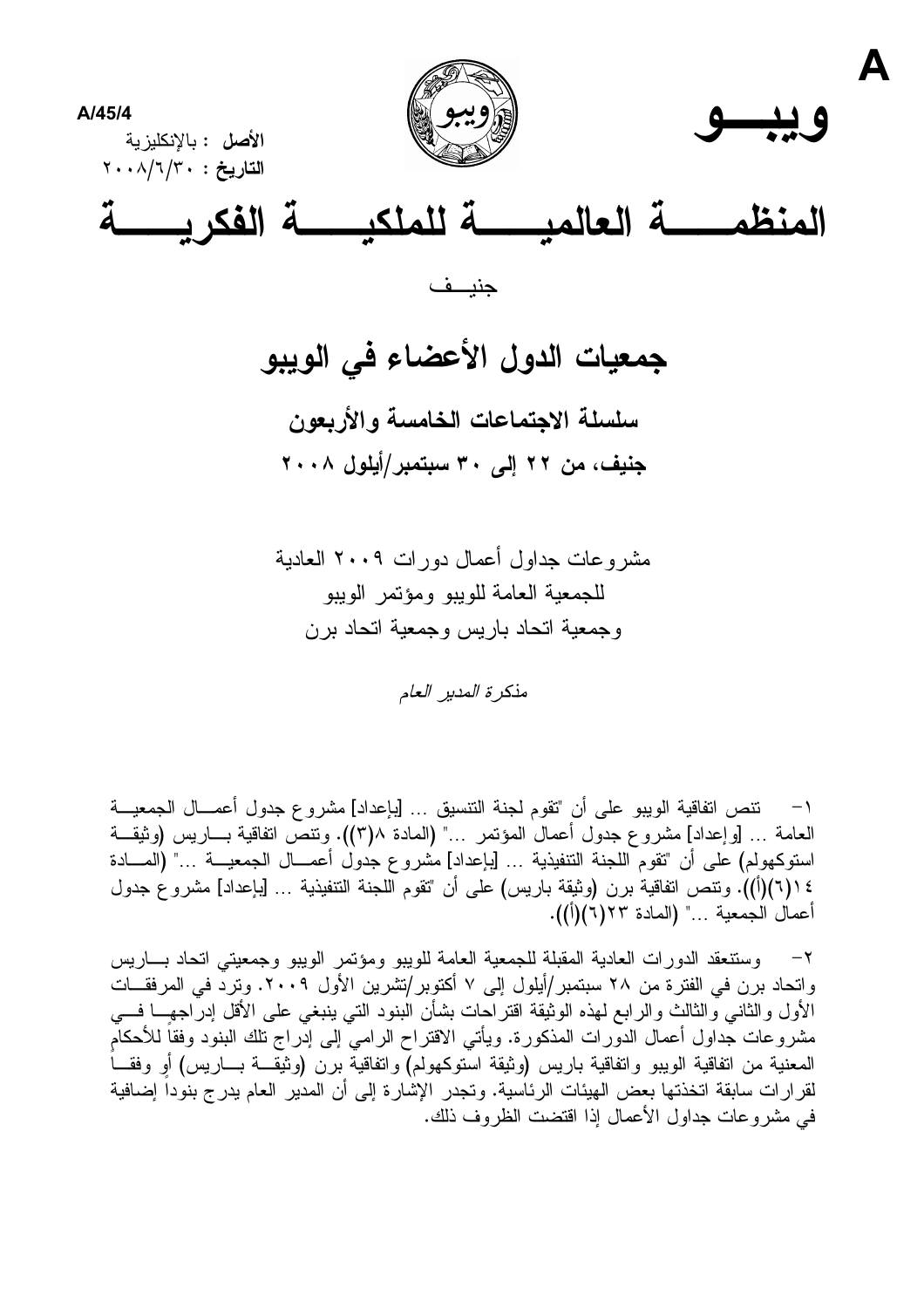٣– وكما جرت العادة، فإن البنود المقترح إدراجها في مشروعات جداول أعمال جمعيات الــــدول الأعضاء في الويبو وسائر الهيئات التي ستجتمع في دورات عادية سنة ٢٠٠٩ ســـترد فـــي مـــشروع جدول أعمالٌ موحدٍ ومفصلٍ.

٤- إن لجنة الوييو للتنسيق مدعوة الإلمي اعتملا المرفقين الأول والثاني؛ واللجنة التنفيذية لاتحاد باريس مدعوة الى اعتماد المرفق الثالث؛ واللجنة التنفيذية لاتحاد برن مدعوة إلى اعتماد المرفق الرابع.

[تلي ذلك المرفقات]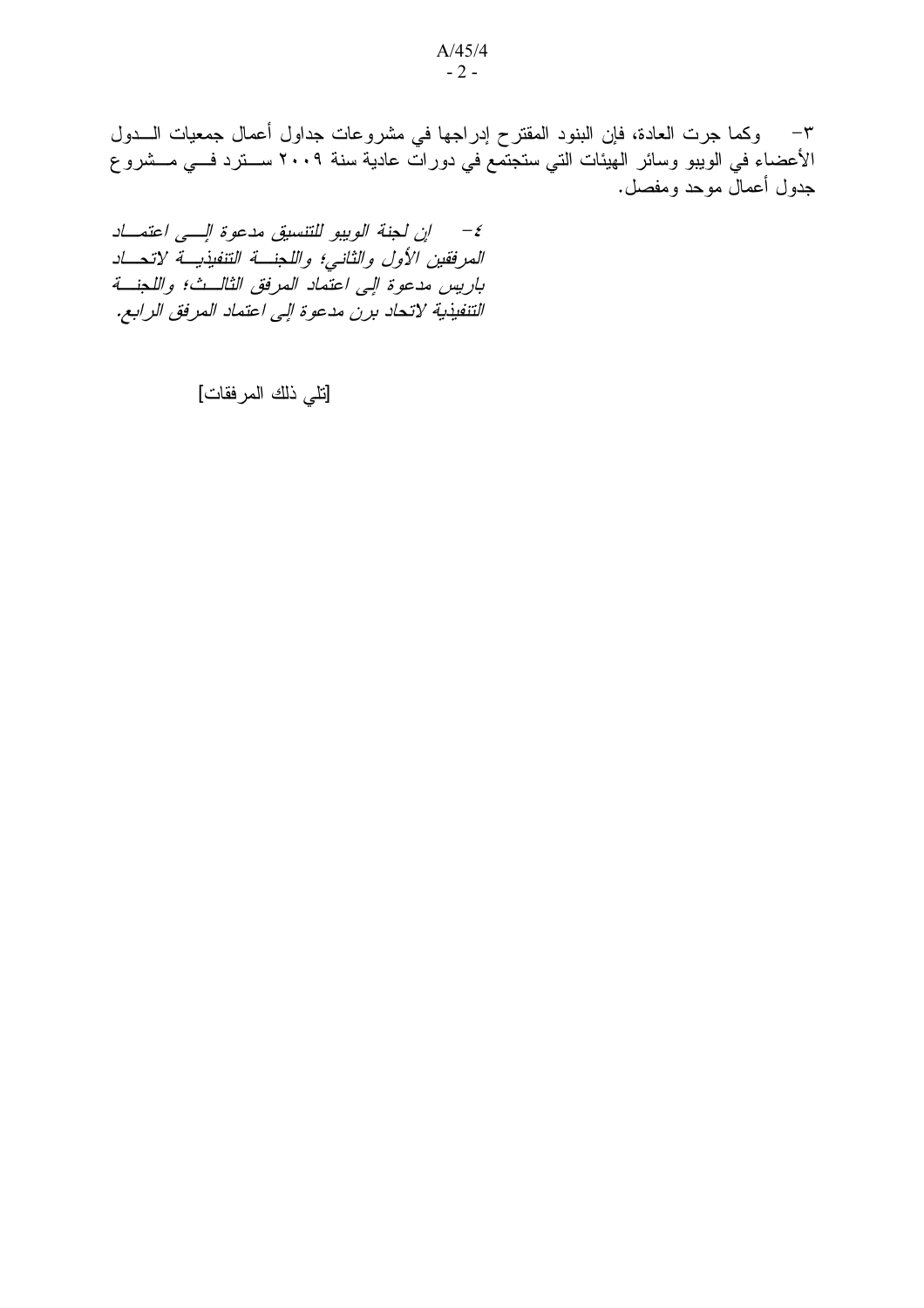#### **ANNEX I**

## المرفق الأول

# بنود مقترحة لإدراجها في مشروع جدول أعمال الدورة العادية لسنة ٢٠٠٩

للجمعية العامة للوبيو

انتخاب أعضاء مكتب الجمعية العامة تقرير عن أداء البرنامج لسنة ٢٠٠٨؛ وحسابات الفترة ٢٠٠٦-٢٠٠٧؛ والبيان المالي المؤقت لــسنة ٢٠٠٨؛ والاشتراكات المتأخرة البرنامج والميزانية للفترة ٢٠١٠-٢٠١١ بعض المسائل المتعلقة باللجنة الحكومية الدولية المعنية بالملكية الفكرية والموارد الوراثية والمعـــارف التقليدية و الفو لكلو ر بعض المسائل المتعلقة باللجنة المعنية بالنتمية والملكية الفكرية قرارات الأمم المتحدة قبو ل المر اقبين

[يلي ذلك المرفق الثاني]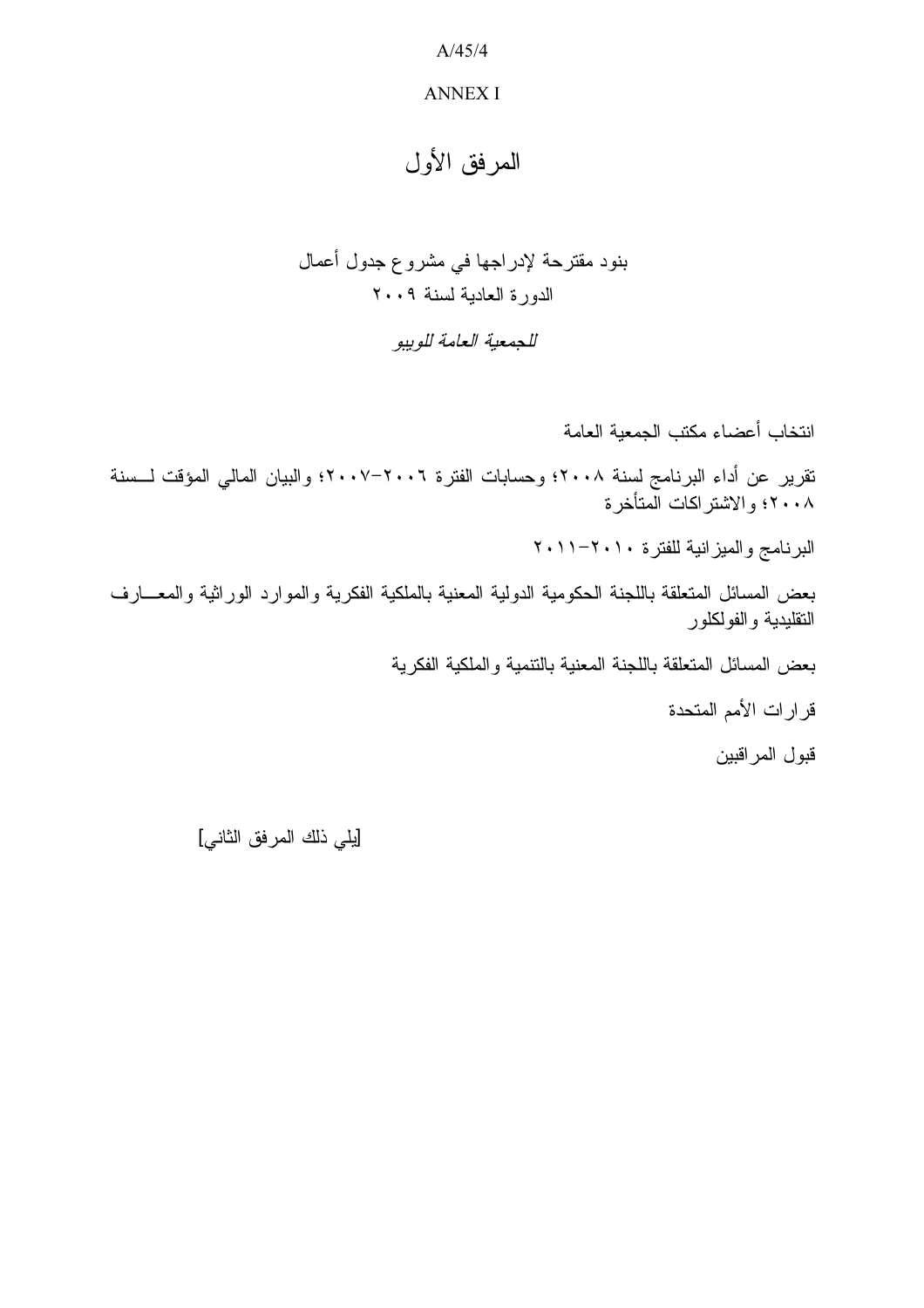### **ANNEX II**

المرفق الثاني

بنود مقترحة لإدراجها في مشروع جدول أعمال الدورة العادية لسنة ٢٠٠٩

لمؤتمر الوييو

انتخاب أعضباء مكتب المؤتمر تقرير عن أداء البرنامج لسنة ٢٠٠٨؛ وحسابات الفترة ٢٠٠٦-٢٠٠٧؛ والبيان المالي المؤقت لـــسنة<br>٢٠٠٨؛ والاشتراكات المتأخرة البرنامج والميزانية للفترة ٢٠١١-٢٠١١ قبول المراقبين انتخاب الأعضاء المؤقتين للجنة الويبو للتتسيق

[يلي ذلك المرفق الثالث]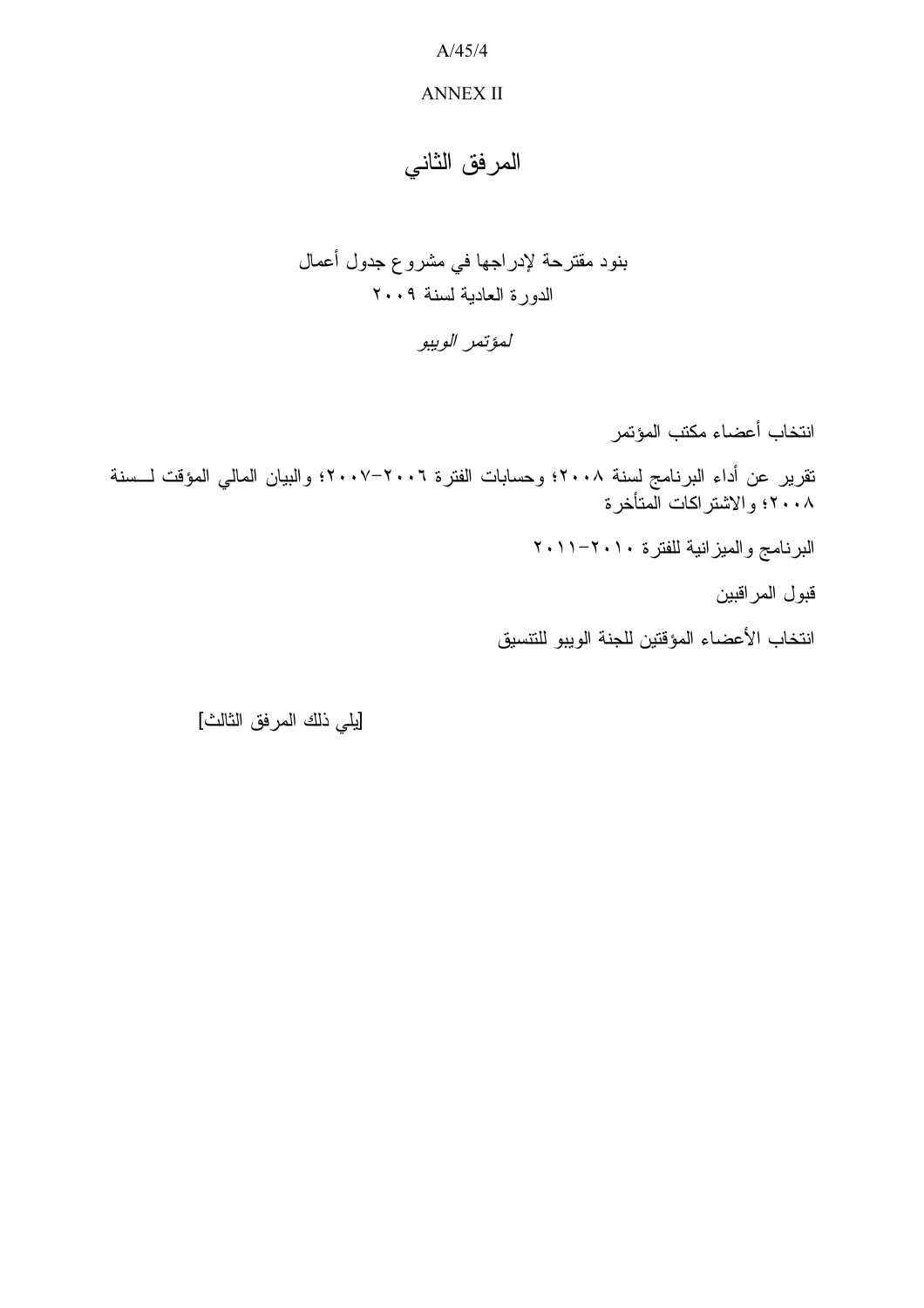### **ANNEX III**

## المرفق الثالث

## بنود مقترحة لإدراجها في مشروع جدول أعمال الدورة العادية لسنة ٢٠٠٩ لجمعية اتحاد باريس

انتخاب أعضاء مكتب الجمعية تقرير عن أداء البرنامج لسنة ٢٠٠٨؛ وحسابات الفترة ٢٠٠٦-٢٠٠٧؛ والبيان المالي المؤقت لــسنة<br>٢٠٠٨؛ والاشتراكات المتأخرة البرنامج والميزانية للفترة ٢٠١٠-٢٠١١ قبول المراقبين انتخاب أعضاء اللجنة التنفيذية للجمعية

[يلي ذلك المرفق الرابع]